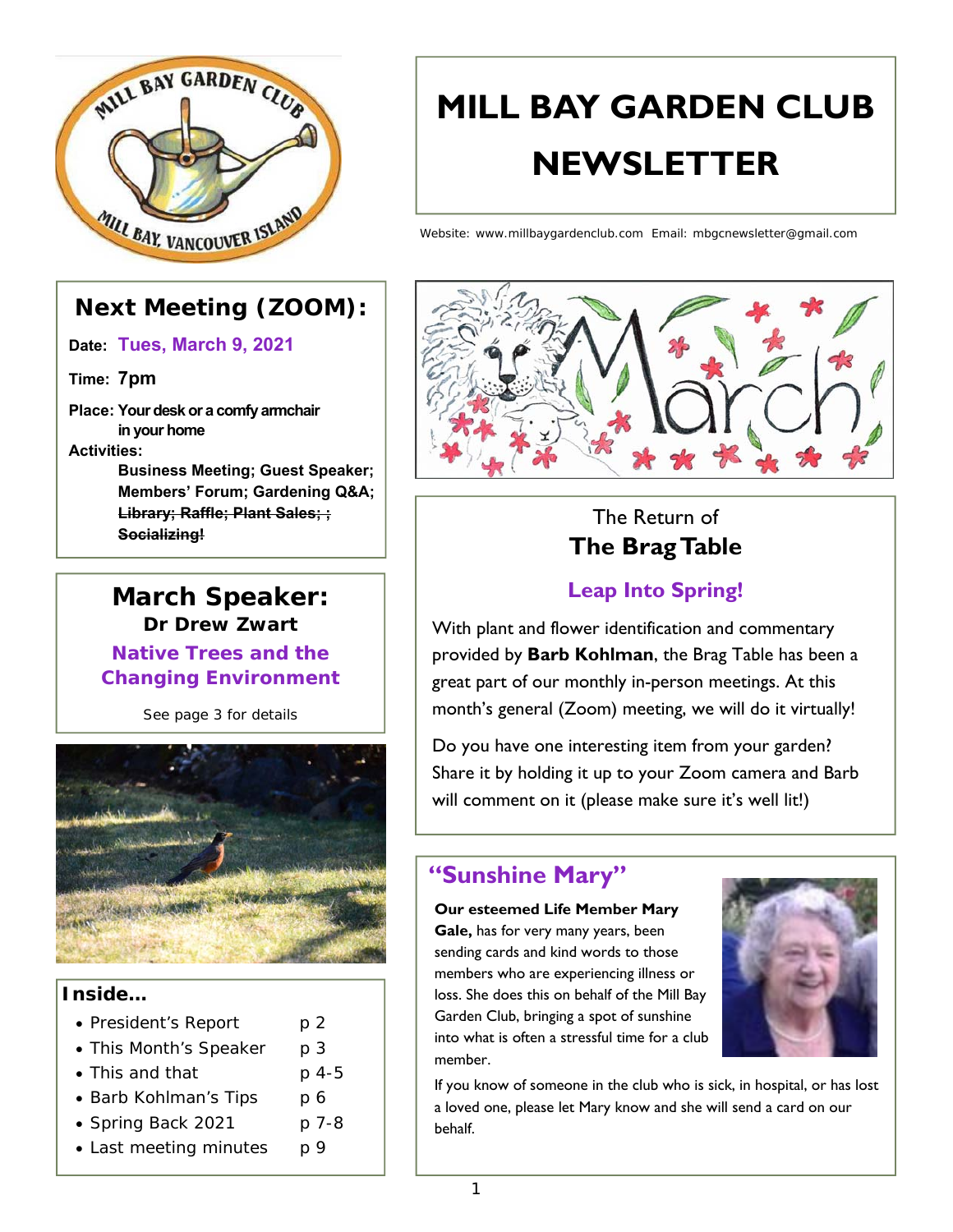## **President's Letter**  Bernie Juurlink

I am afraid I was a bit hasty in the last newsletter thinking that spring was peeking around the corner. But, fortunately, the snowdrops, hellebore flowers and camellia blooms survived the cold and the snow. During the recent snowfall we did, however, cover with a pot the Winter Jewels Rose Quartz hellebore flower. We obtained this plant from Fraser's Thimble Farms a few years ago at one of the Club meetings. The fourteen‐day weather forecast for the South Cowichan is no frost with daytime temperatures ranging from  $7^{\circ}$  C to  $11^{\circ}$  C; hence, I think it is now safe to say that spring is around the corner.

We had two events planned for March: 1) Gillian Keir has lined up a speaker for the March 9th Zoom meeting. 2) An in‐person event at the Mill Bay Community Hall similar to the event held last October. Unfortunately, high rates of Covid‐19 infections are still with us and Dr Bonnie Henry has extended restrictions to social gatherings, both indoors and outdoors,

well into March. Hopefully we can have an in‐person outdoors event in April.

I thank Monika Morgan who is still generating monies for the Club by selling Alpaca poo and I thank Norman and Gwen Redcliffe for generating funds for the Club. As of February 22nd, Norman and Gwen have raised \$804 for the Club by selling seeds and irises from their garden.

#### *Bernie*



### **March 9, 2021, Mill Bay Garden Club Agenda**

- 1) 7:00 p.m.: Speaker chaired by Gillian Keir.
- 2) 8:00 p.m.: Club Business
	- a) Approval of the agenda
	- b) Approval of the minutes of February 9, 2021 Club Zoom meeting
	- c) President's Report Bernie Juurlink
	- d) Plant Committee report Monika Morgan
	- e) Virtual Brag Table
	- f) Garden-related Questions with Bill Herring, Barb Kohlman and Elaine Scott
	- g) Questions for the Executive?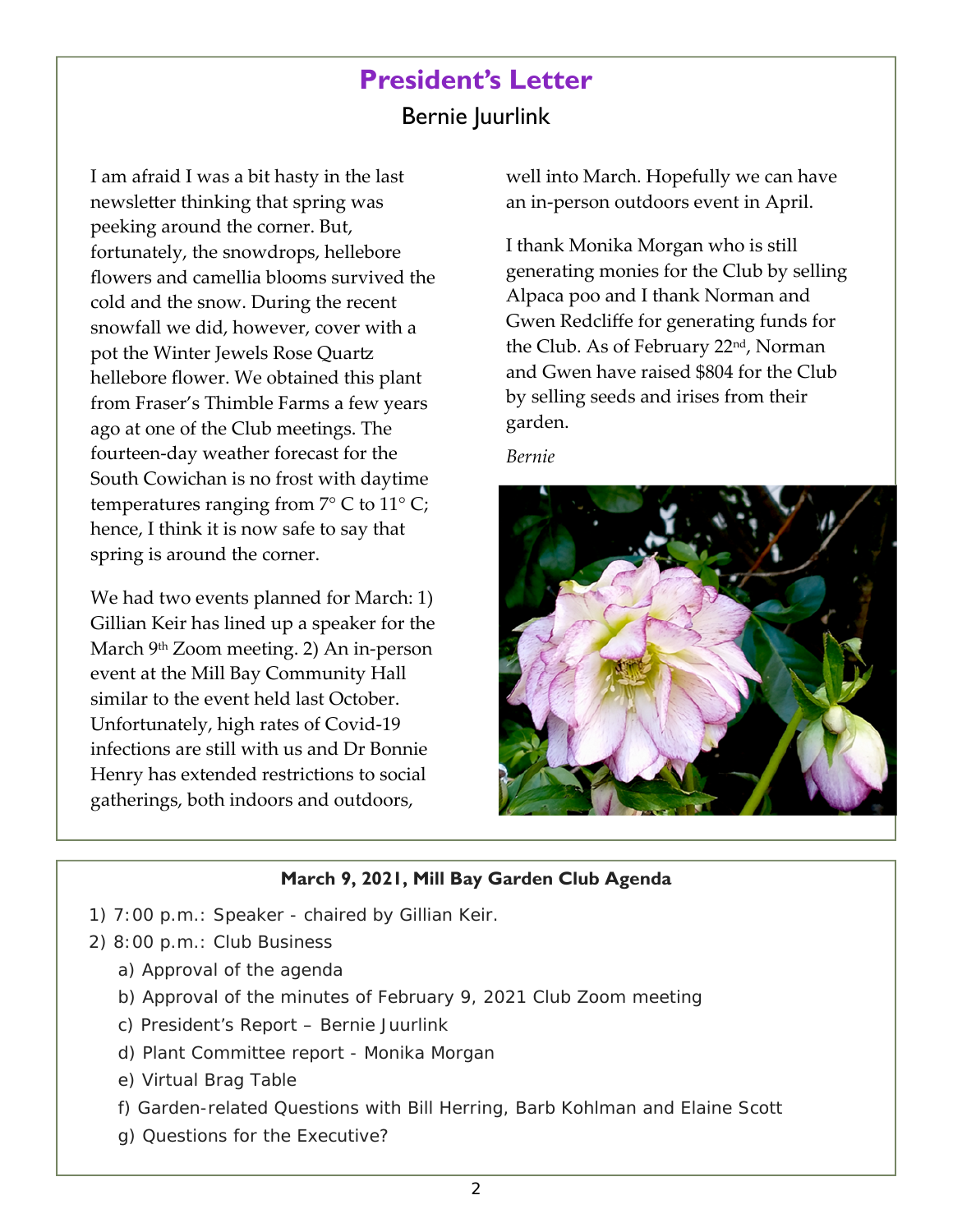# **March's Speaker (Tuesday, March 9):**

### **Dr Drew Zwart, via Zoom, on Native Trees and the Changing Environment: What we know, what we don't know, and how we might be able to help.**

The Speaker this month is **Dr Drew Zwart**, a plant pathologist and physiologist on staff at the Bartlett Tree Research Laboratories for the past 15 years. Dr Zwart earned his PhD at the University of Washington – Center for Urban Horticulture, studying the interaction of plant stress and disease susceptibility. He provides scientific support throughout Bartlett's western operations, including California, Washington, Oregon, and British Columbia. Drew conducts research on plant stress physiology, and plant disease and insect concerns. Drew is an ISA‐certified arborist and a Registered Consulting Arborist (RCA #630).

 Dr. Zwart likes an engaged audience and is looking forward to talking to you and answering your questions.

*Gill Keir (VP)*

# **Never too old to be curious...**

*"Nagaoka wrote back to report that he'd observed the development of the [leaf] structures on multiple individual miyama-nigauri plants and at different sites, and he'd formed a hypothesis of what they were for: to protect the plant's flowers and fruit."* 

Nick Jenkins sent this link to a fascinating article in The Scientist. The specialized leaves were discovered by an 80‐year‐old volunteer guide at a Japanese nature preserve. (You will probably have to copy and paste the link into your browser.)

https://www.the‐scientist.com/notebook/specialized‐leaves‐keep‐this‐plants‐fruit‐warm‐68367

# **Flower and Garden Show 2021**

The members of the committee have decided, once again, that due to the covid virus, we cannot hold the annual Flower and Garden Show. The setup we use does not lend itself to our current needs. We require a secure building for the Silent Auction items and the vegetable and flower presentations and the Cobble Hill hall is not large enough to give us the essential spacing.

We have not given up though. There is an optimist in our midst, Janice, who wonders if we could hold a modified mini event in the Mill Bay Community Hall. Mary Jean has entertained some thoughts about an online Silent Auction. Everything was put on hold until this month when we reported to the Executive. I will arrange a meeting with the committee in February to discuss ideas. And, members, please forward your thoughts on how we can make things work for us this year.

*Gill Keir*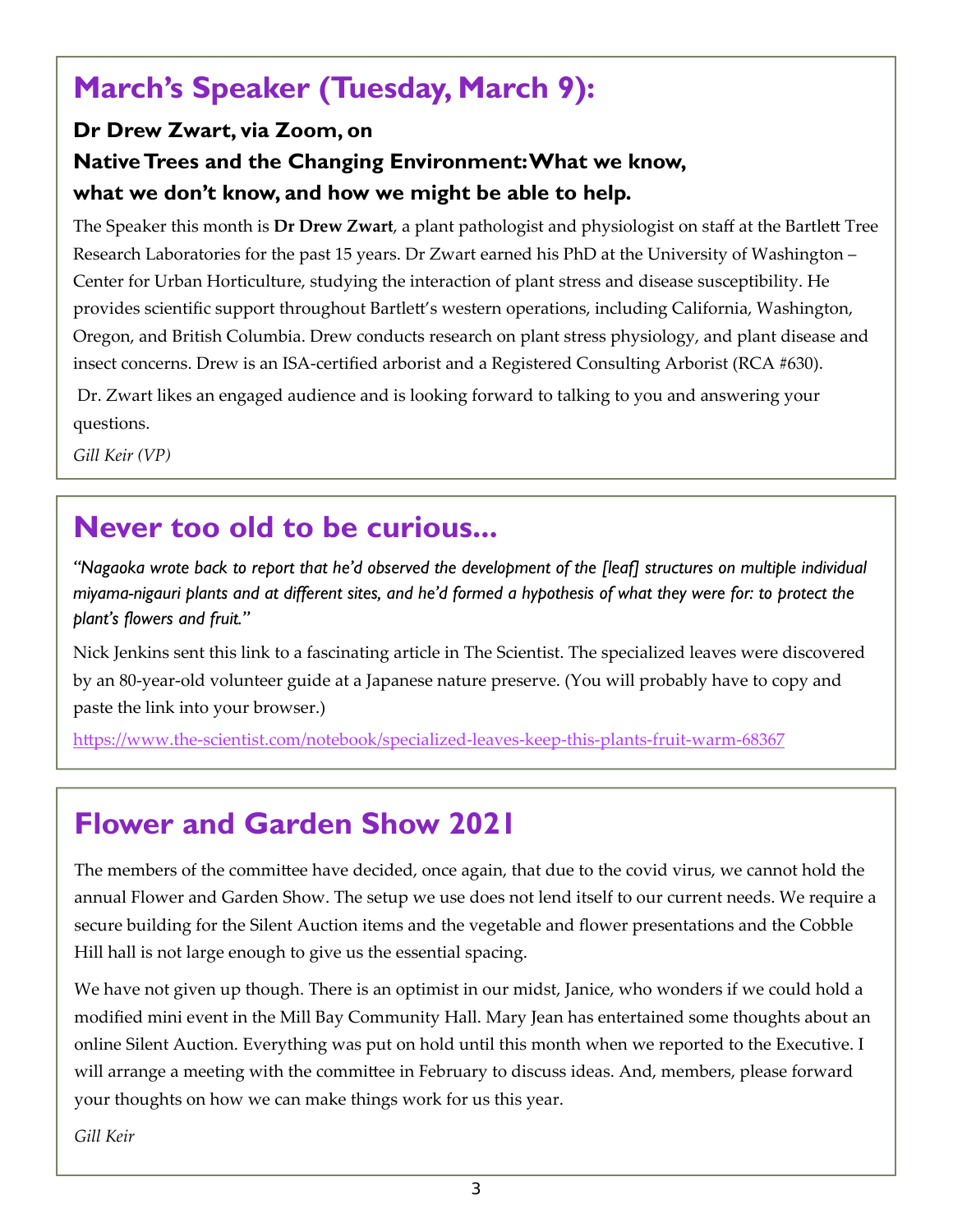# **Qs and As**

Chris Gatfield writes…

"Any ideas as to how to make this Aeonium happier?

"It came in for the winter and has lost it's colour and many leaves.

Thanks ‐ Chris Gatfield"

Answer by Errynn Potter, Master Gardener in Training:

1. Why are the leaves dropping?



- Old leaves naturally shed a new growth is pushed out during active growing period, which is in the winter. Leaves typically appear shriveled and crunchy.
- Under‐watering can cause older leaves to shrivel and drop to conserve energy. Typically watering schedule for these during the winter is once ever 10‐14 days.
- Over‐watering can cause leaves to drop as well, but will typically feel soft and squishy – looks for signs of root rot, especially if soil remains constantly moist. The soil must have really good drainage (50/50 cactus soil & perlite) – allow top half of soil to dry between watering. It's easier for a plant, especially a succulent, to recover from under‐ watering than over-watering.
- 2. Why are the leaves losing (or have lost) their colour?
	- Lack of light. Aeoniums need full, direct sunlight for a minimum of 8 hours a day. East-facing windows are best. If this much light cannot be satisfied naturally, invest in a full spectrum grow light is strongly recommended to supplement – especially during winter months (when its darkest outside during the main growth period).

Source: https://succulentplantcare.com/aeoniums‐drooping‐leaves‐ dropping‐are‐my‐aeoniums‐dying/.

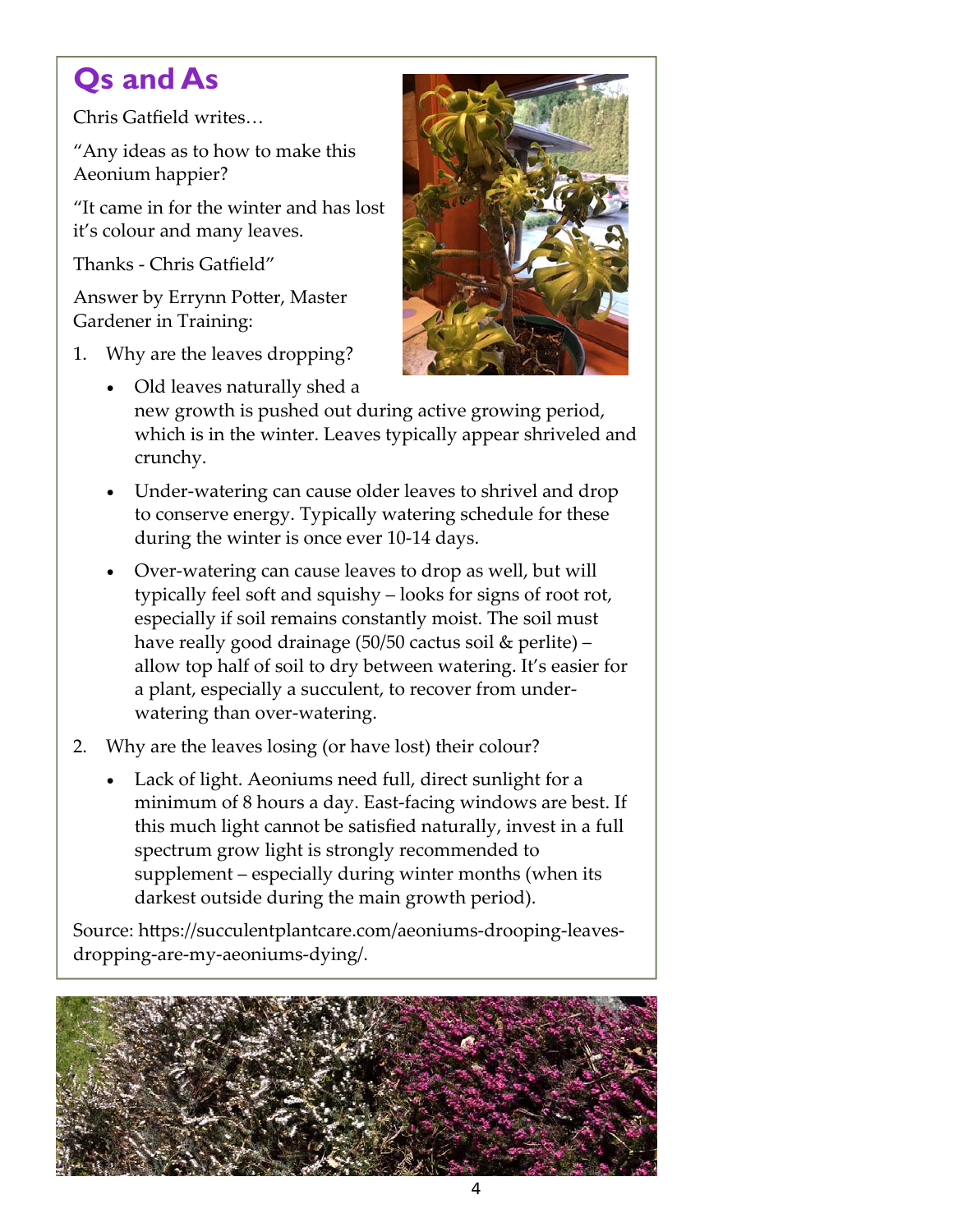### **MILL BAY PLANTAHOLICS 2021 PLANT SALE**

The Mill Bay Plantaholics are busy planning their 2021 plant sale. Last year's sale was extremely successful and a similar system is planned for this year with some slight adjustments to make things easier for everyone. If you ordered on line last year you will receive an email in late March/early April providing you with details of the sale and a plant list. If you did not order on line last year and would like the plant list when it is finalized email Elaine Scott at TheScottRogers@aol.com and she will add you to the customer list. There have been over 1200 plants potted up to date so there is a great selection.

As usual the proceeds from the sale will be divided between Malawi Girls on the Move and Somenos House in Duncan.

Here is the plan.

The plant list will be emailed out to our customers late March/early April together with the arrangements for the sale.

The sale will begin on April 17 and will continue for about three weeks or until most of the plants have been sold.

There will be two pick-ups every week - Saturdays 1-5 and Tuesdays 1-5.

Orders received from Tuesday pm to Friday pm will be ready for the Saturday afternoon pick-up.

Orders received from Saturday am to Tuesday am will be available for the Tuesday afternoon pick-up.

Orders will be filled in the order they are received.

The orders will be on tables at the top of the driveway. There will be space for parking for three cars and we will keep a check on numbers. So drive up the driveway to pick up your order.

If you would like to check other plants on the plant list that can be arranged when you arrive for your pick-up.

Masks and safe distancing will be required even if you have had your vaccine.

Payment can be either by cash or email.

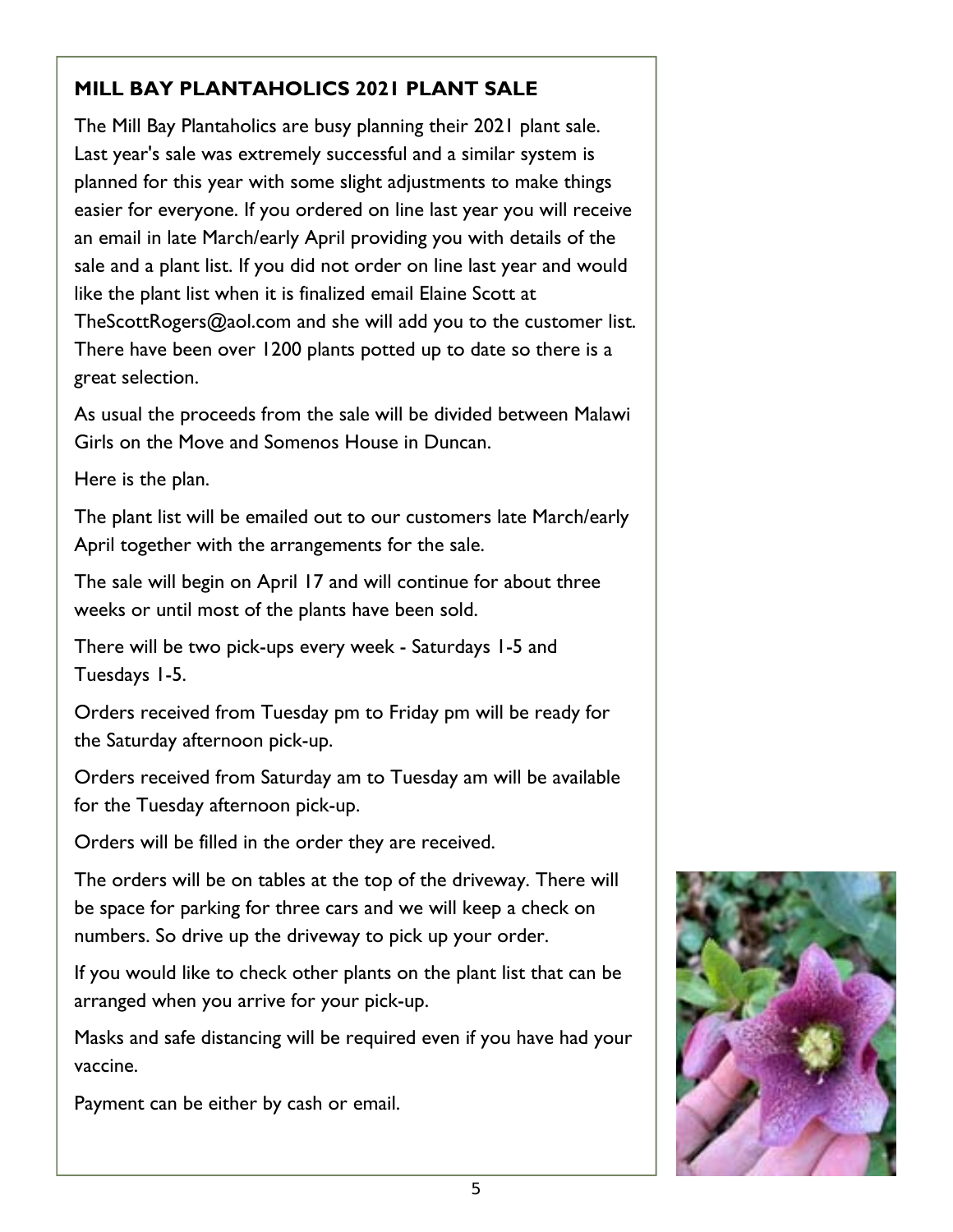# **Gardening Tips for March 2021 by Barb Kohlman**

- Pruning; prune out all ddd's dead, diseased, damaged and DUMB
- Disinfect tools with a 10% solution of bleach if you suspect disease.
- Prune down Group C clematis to two or three good strong buds at the base.



- Prune summer blooming shrubs.
- Dolomite lime spread over root area of lilac, mock orange, deutzia would be a good thing to do now.
- Deadhead early blooming bulbs and leave their foliage to die naturally.
- Can plant true lilies now. But wait till soil is warmer to plant dahlias, gladioli and other tender bulbs.
- Start seeds of tender annuals indoors , following the seed package instructions.
- Bring your over-wintered patio plants into warmer, brighter light and fertilize them lightly when growth resumes.
- Perhaps get a tetanus booster to avoid soil‐borne bacteria diseases.
- Divide and transplant summer and fall blooming perennials.
- Place supports for tall or floppy flowers before plants are fully grown and it is too late.

*Cheers — barb k* 

# **Plant Sales**

Unfortunately we won't be able to meet in person the end of march for a plant sale.

If you are interested in:

- alpaca manure (by the gallon bucket- \$5.)
- Chitted potatoes
- Hellebores (Orientalis. Pink or white)

Let me know & we can accommodate you.

*Monika & Sharon* 



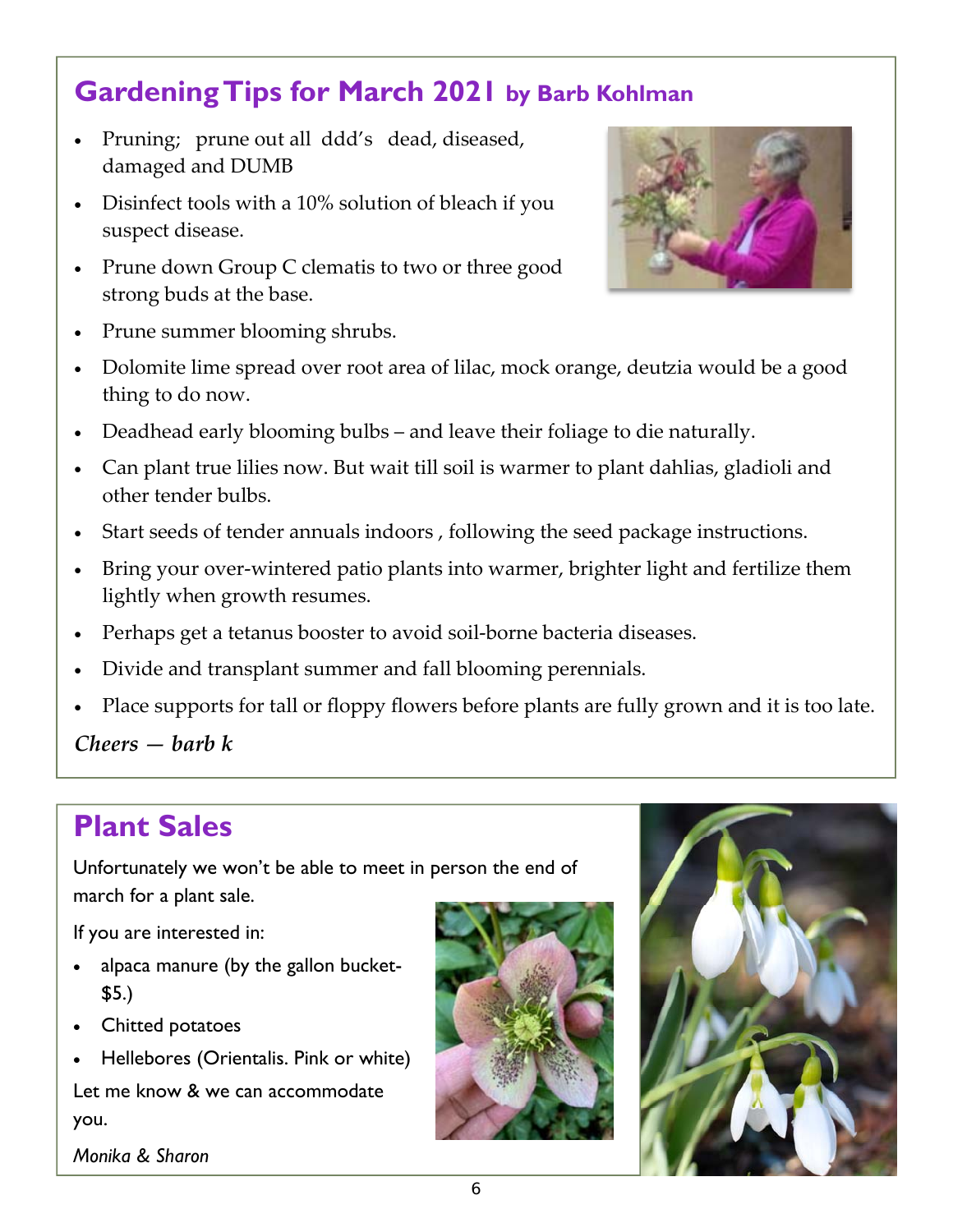### **SPRING BACK 2021**

SATURDAY MARCH 27 9AM-1PM AND SUNDAY MARCH 28 9AM-1PM

This year, the Vancouver Master Gardeners are going digital!

Spring Back 2021 will be held via Zoom on Saturday March 27th and Sunday March 28th, 9am to 1pm, each day.

If you miss a speaker, do not worry. Everything will be available online for you to view for 2 weeks after the event.

Because our event is online this year, we were able to cast a wider net, and as a result we have booked some truly outstanding speakers, renowned gardening experts from the UK and the Pacific Northwest. This year's theme is "resilience", and our speakers will offer advice on growing food in small spaces, the latest trends in natural floral landscapes, plants that triumph over extreme conditions, and plant-protecting tactics in a climate changing world. Here is the line-up:

Saturday March 27th, 9am – 1pm (Pacific Standard Time)

### **Dr. Noel Kingsbury Choosing Plants for Resilience**

Choosing plants for resilience has to start with longevity and the ability to recover from damage. These issues are surprisingly little understood, and much of the industry has a vested interest in selling short-lived plants. Noel talks about the whole spectrum of plant longevity and long-term performance from a research perspective, and how to recognize it and make use of it in the garden.

Noel is a British garden designer, and author promoting an ecological or naturalistic approach to planting design. He has written some 25 books on various aspects of plants and gardens, four in collaboration with the acclaimed Dutch designer / plantsman Piet Oudolf.

### **Jonathon Jones Resistance is Fertile**

In the face of overwhelming pressures, we are often told that resistance is futile. 'Resistance is Fertile' takes the opposite view and will fill you with hope and excitement for what you can achieve this season. The latest findings from this year's Oxford Farming Conference encourages us to imrove the nutrition of what we grow. Boost the resilience of what you grow with good fertility and reap the rewards. Inspiring insights, glorious views, fun facts, hard science plus plenty of tea, will keep you on the edge of your seat! Live from the largest private garden in the UK, at Tregothnan in Cornwall.

Jonathon is Managing Director of Tregothnan Estate in Truro, England and a pioneer in establishing the first homegrown tea company in the UK

### **Egan Davis Survivors**

Have you ever thought "Wow! Look at that plant! How on earth is it still alive?!" It is incredible how resilient plants are. Egan Davis will take you on a virtual tour to look at some extraordinary plants that he has marveled at over the years. These are characters that have withstood the test of time in punishing conditions. He will explore the most unlikely locations including public parks, urban beaches, neighbourhoods, industrial sites, and commercial parking lots. Each plant is a fascinating story in itself and Egan wil discuss the factors that have contributed to their ability to not only survive but thrive. These remarkable plants will provide new and surprising lessons for the gardener. You will never look at a plant the same way again.

Egan is a Red Seal horticulturist at the University of BC. His diverse background includes garden design, landscape construction, botanical garden operations and greenhouse and nursery production.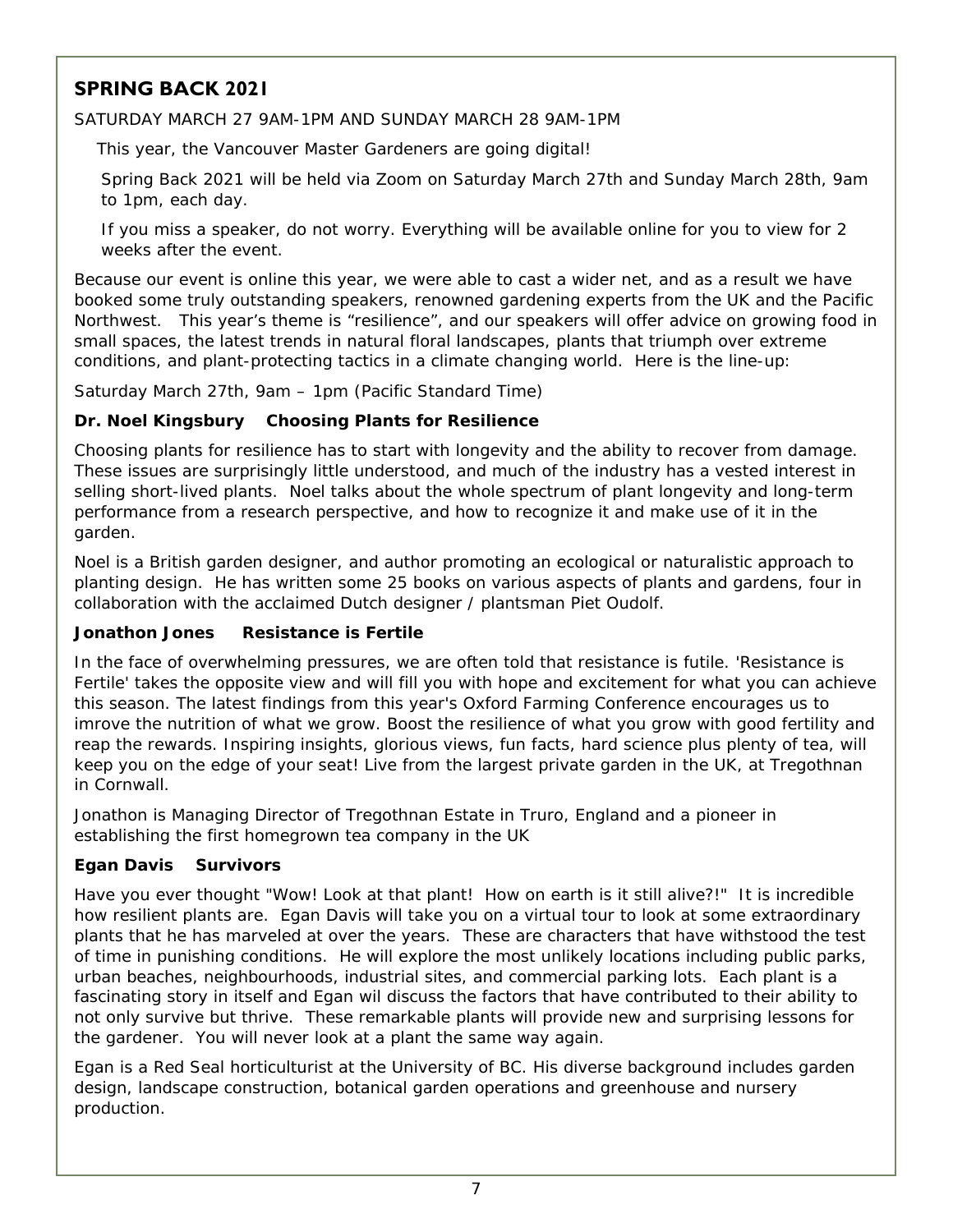### **SPRING BACK 2021 (continued)**

Sunday March 28th, 9am – 1pm (PST)

### **Fergus Garrett Biodiversity at Great Dixter**

In recent years, there has been much enthusiasm to encourage wildlife in our gardens. This has been predominantly done through 'planting for pollinators'. However, encouraging wildlife goes much deeper than this. Great Dixter, from one year's surveying, was found to contain over 2300 different species of wildlife in its varied matrix of plantings. The usage of both woody and herbaceous plants, and our practises of avoiding chemical interventions in the garden has been the key to this. This mosaic provides not only pollen and nectar resources, but breeding sites, refuges and overwintering habitats for a wide variety of species. It is the interplay of habitats and plants that has made the garden such a rich and biodiverse site. It reflects our own holistic view of plant material and its ecological potential, and an approach that we encourage the gardener to use.

Fergus is the head gardener at Great Dixter in the UK and worked closely with Christopher Lloyd until Lloyd's death in 2006.

#### **Dr. Linda Chalker-Scott Gardening in a Changing Climate**

Gardeners know that the climate is changing - they can see evidence in their own gardens and landscapes. Drier, hotter summers and unpredictable swings in weather throughout the year are challenging plant survival and soil health. Linda will discuss plant selection and management strategies that will help our plants and soils "whether the weather".

Linda is Washington State University's Extension Urban Horticulturist and an Associate Professor in the Department of Horticulture. Linda is also an award-winning author.

#### **Panel - Vegetables in Unique Spaces**

### **Lorene Edwards Forkner Cultivating Delicious**

Learn how to leverage your growing space into a nearly constant harvest of delicious food. We'll look at efficient planting strategies that make the most of the entire growing season by embracing the warm and cool aspects of our region. Lorene will share tips for maximizing your harvest from a single sowing and discuss secondary crops and flavours only available to the home grower. It's all about the food people!

Lorene is a gardener, writer for the Seattle Times Pacific Magazine and author of 5 garden books, including The Timber Press Guide to Vegetable Gardening: Pacific Northwest.

### **Andrea Bellamy Incredible Edibles in Containers**

With a focus on planning, planting, and maintaining an edible small-space garden, Growing Incredible Edibles in Containers is aimed at new gardeners and those who are new to growing edibles in containers. Like a Small Space Vegetable Growing 101 course, with a focus on attractive design, we'll also look at how to choose containers and the best varieties for small spaces, as well as how to maximize productivity in pots and keep container-grown plants healthy.

Andrea is the creator of Heavy Petal, a blog devoted to urban organic gardening and author. Her most recent book is Small Space Vegetable Gardens.

### **TO REGISTER GO TO MGABC AND CLICK ON SPRING BACK 2021. Registration is \$50**